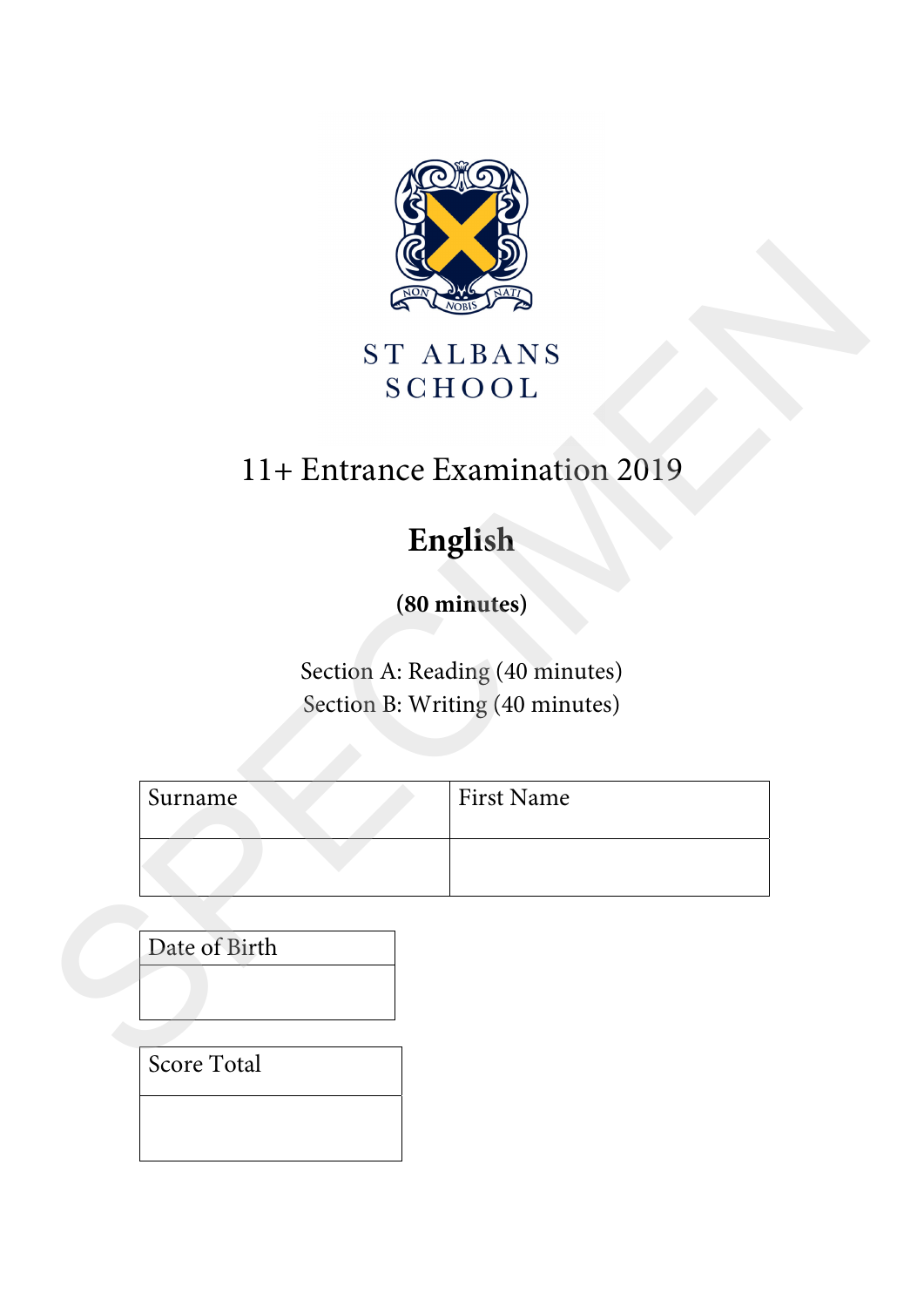#### **SECTION A: READING COMPREHENSION**

#### *SPEND 40 MINUTES ON THIS SECTION [40 marks]*

*This passage is taken from a novel for young adults. In this part of the book, the main character is on the run, trying to escape from the demon-creatures that have killed his father and injured him. He now finds himself alone in the forest.* 

#### **Read the passage carefully and answer the questions that follow. Write your answers in the spaces provided.**

Pulling his axe from his belt, he went over to a clump of birch and put his hand on the smallest. He gathered his strength and started to chop.

The effort made his head swim. The cut on his forearm throbbed savagely but he forced himself to keep chopping.

5 He was in an endless dark tunnel of chopping and stripping branches and more chopping. But when his arms had turned to water and he could chop no more, he saw with alarm that he'd only managed to cut down two spindly birch saplings and a puny spruce. character is on the run, trying to excape from the demon-creatures that have killed his<br>futher and injured him. He now finds himself alone in the forest.<br>Red the passage carefully and answer the questions that follow. Writ

They'd have to do.

10 He lashed the saplings together with a split root to make a low, rickety lean-to, then he covered it on three sides with spruce boughs, and dragged in a few to lie on.

It was pretty hopeless, but it would have to do: he didn't have the strength to rain-proof it with leafmould. If it rained, he'd have to trust his sleeping sack to

15 keep him dry and pray that the river spirits didn't send another flood, because he'd built too close to the water.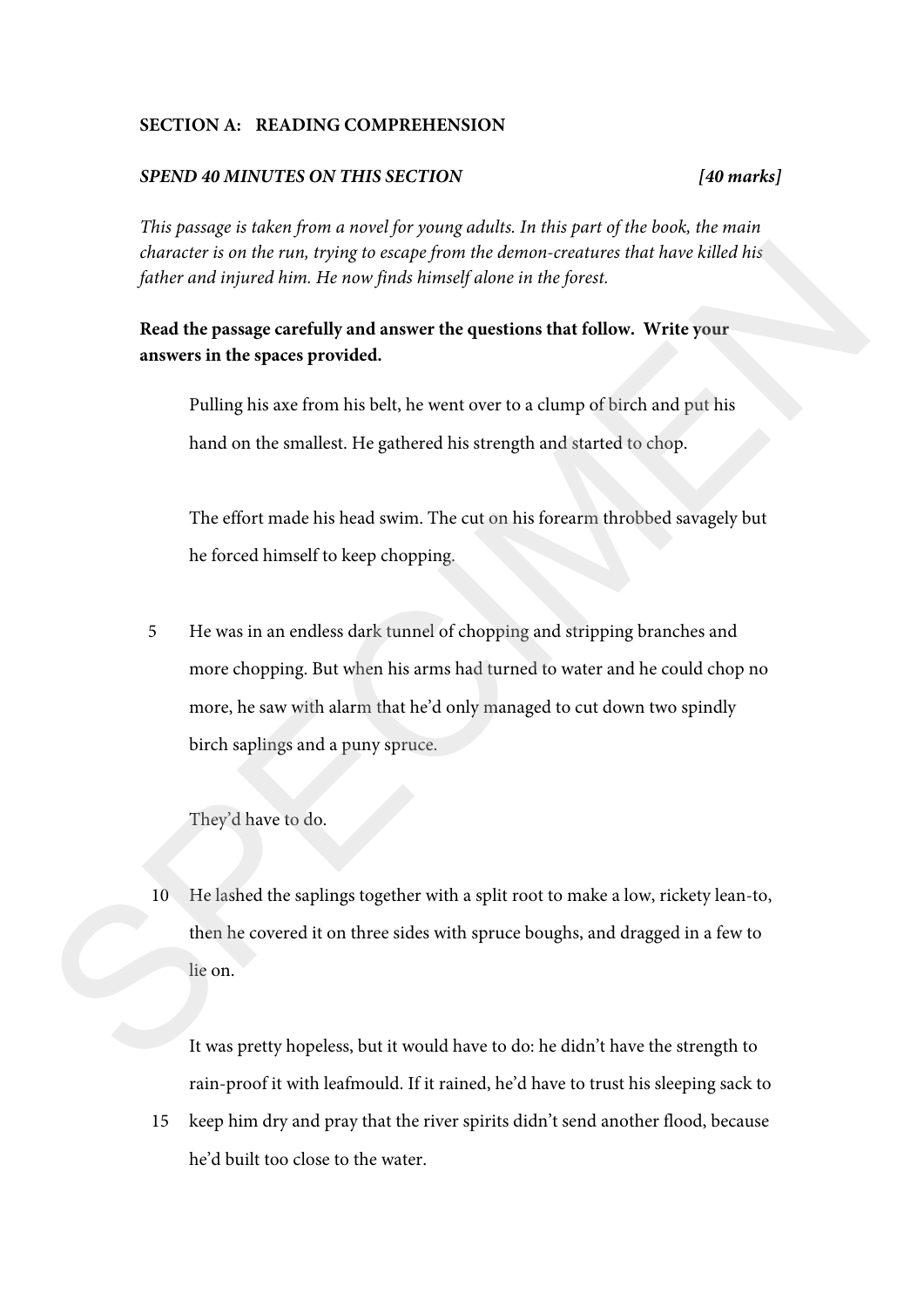Munching a handful of nuts from his pocket, he scanned the clearing for firewood. But he'd only just swallowed the last nut when his belly heaved and he spewed them all up again.

20 Why did I do that? thought Torak. Did I eat something bad? But it didn't feel like bad food.

It felt like something else.

He realised then that he was sweating and shivering, and although there was nothing left in his stomach to throw up, he still felt sick.

25 A horrible suspicion gripped him. He unwound the bandage on his forearm – and fear settled on him like an icy fog. The wound was a swollen, angry red. It smelled bad, and he could feel the terrible heat coming off it. When he touched it, pain rose like sudden flames. The procedure and the properties. Did 1 est something bod? But it didn't feel<br>like bod food.<br>It felt like something else.<br>It felt like something else.<br>It felt like something else.<br>It fert like something else.<br>It fert like

30 A sob rose in his chest. He was exhausted, hungry and frightened. And now he had a new enemy.

Fever.

*End of passage*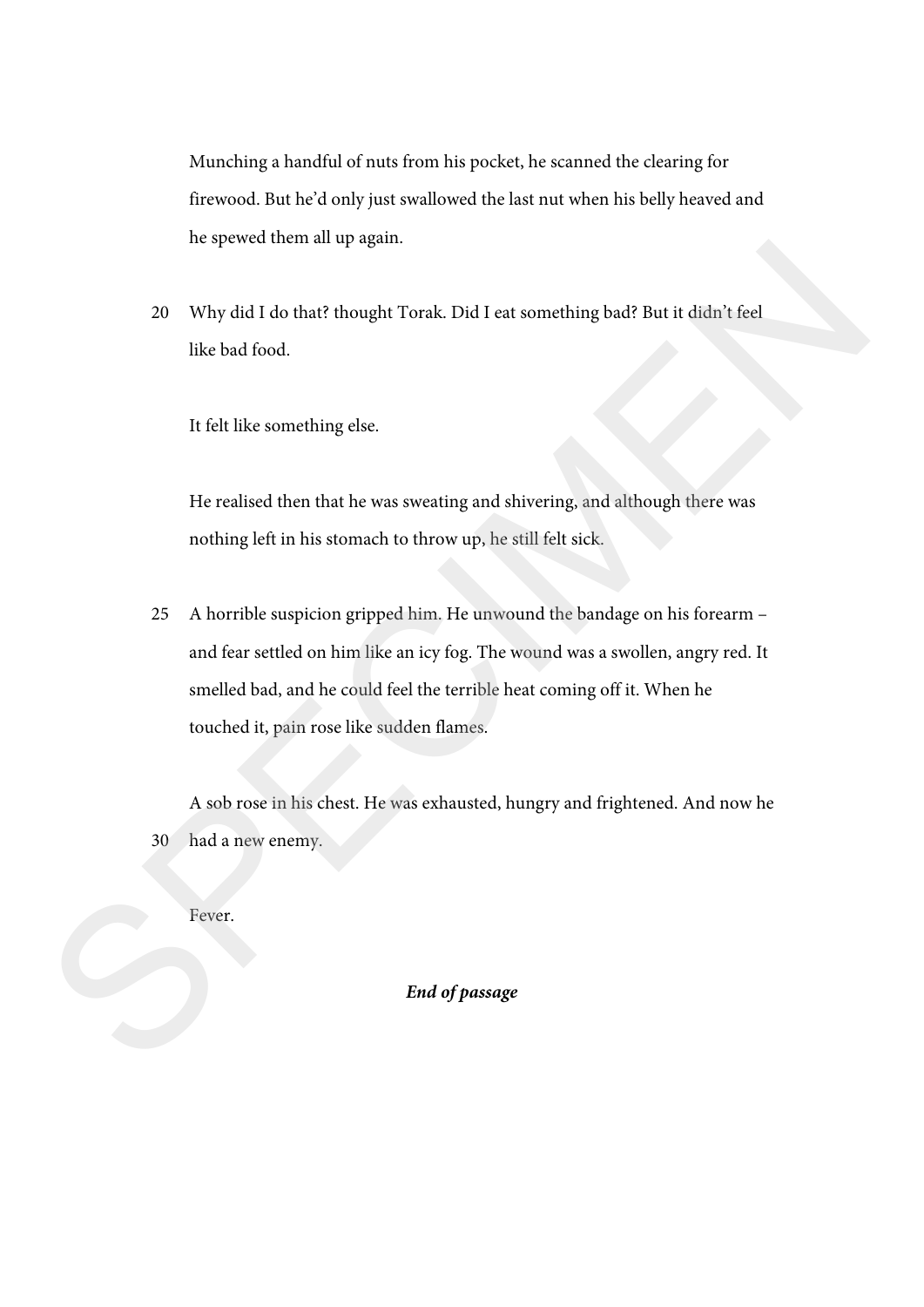## **Now answer the questions below.**

| What is the main character's name, and where is he injured?<br>1.                   | $[2 \text{ marks}]$ |
|-------------------------------------------------------------------------------------|---------------------|
|                                                                                     |                     |
|                                                                                     |                     |
|                                                                                     |                     |
|                                                                                     |                     |
| 2. With what items does the main character attempt to build a shelter? You may      |                     |
| quote short phrases but not whole sentences.                                        | [3 marks]           |
|                                                                                     |                     |
|                                                                                     |                     |
|                                                                                     |                     |
|                                                                                     |                     |
|                                                                                     |                     |
|                                                                                     |                     |
|                                                                                     |                     |
| 3. In the middle of the passage, what unpleasant physical event happens to the main |                     |
| character, and why does he initially think this has happened?                       | $[2 \text{ marks}]$ |
|                                                                                     |                     |
|                                                                                     |                     |
|                                                                                     |                     |
|                                                                                     |                     |
|                                                                                     |                     |
|                                                                                     |                     |
|                                                                                     |                     |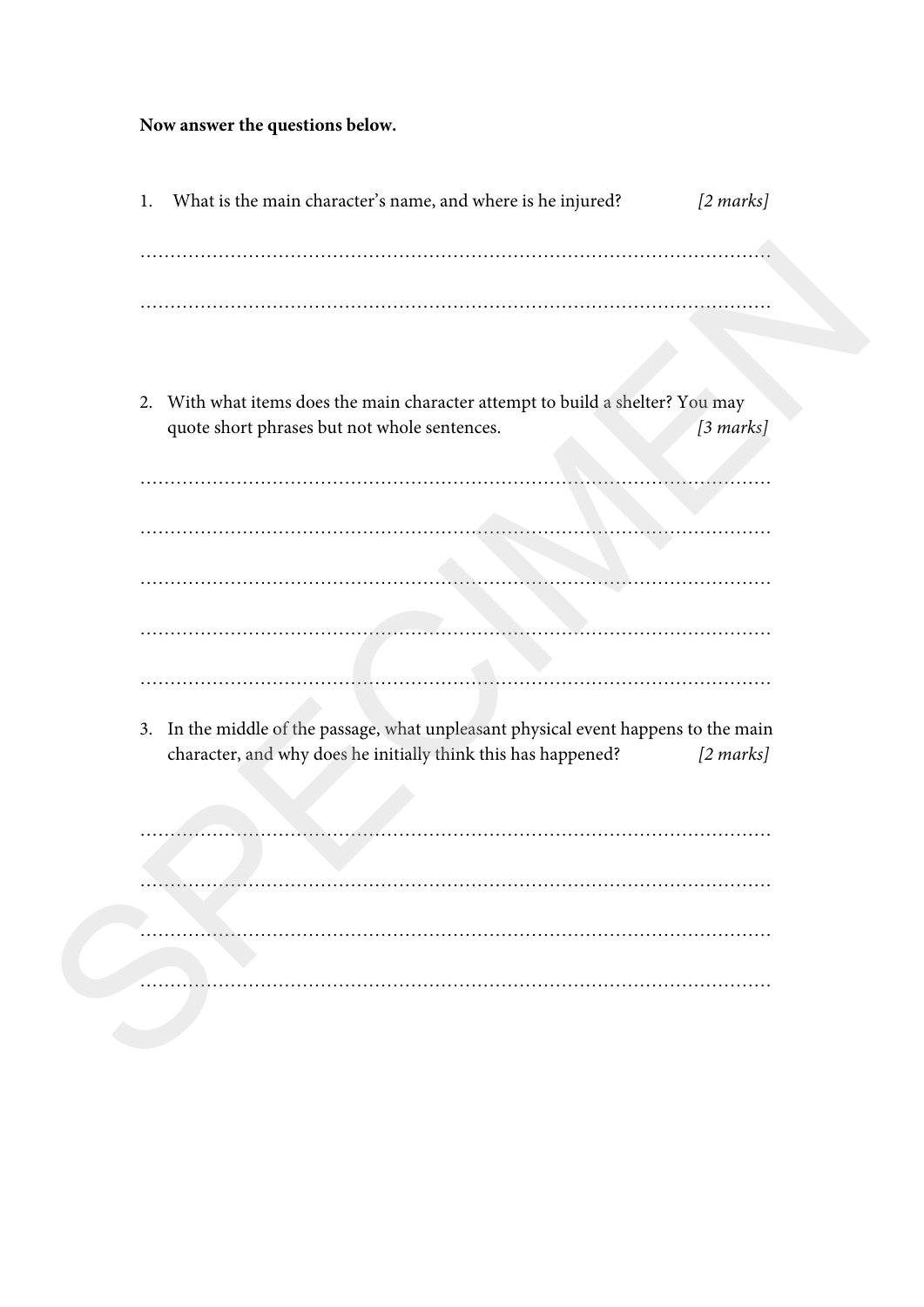4. What is the "horrible suspicion" experienced by the character (line 25)? Explain why you think this could be particularly dangerous in his situation.

*[3 marks]*

|    |      | 5. For each of the following words taken from the passage, write down a word which<br>means the same as the word in the passage.               |  |
|----|------|------------------------------------------------------------------------------------------------------------------------------------------------|--|
|    | i)   | [4 marks]<br>Pulling                                                                                                                           |  |
|    | ii)  | Gathered                                                                                                                                       |  |
|    |      |                                                                                                                                                |  |
|    | iii) | Rickety                                                                                                                                        |  |
|    | iv)  | Lashed                                                                                                                                         |  |
|    |      |                                                                                                                                                |  |
| 6. |      | For each of the following words taken from the passage, write down a word which<br>means the opposite to the word in the passage.<br>[4 marks] |  |
|    | i)   | Strength                                                                                                                                       |  |

…………………………………………………………………………………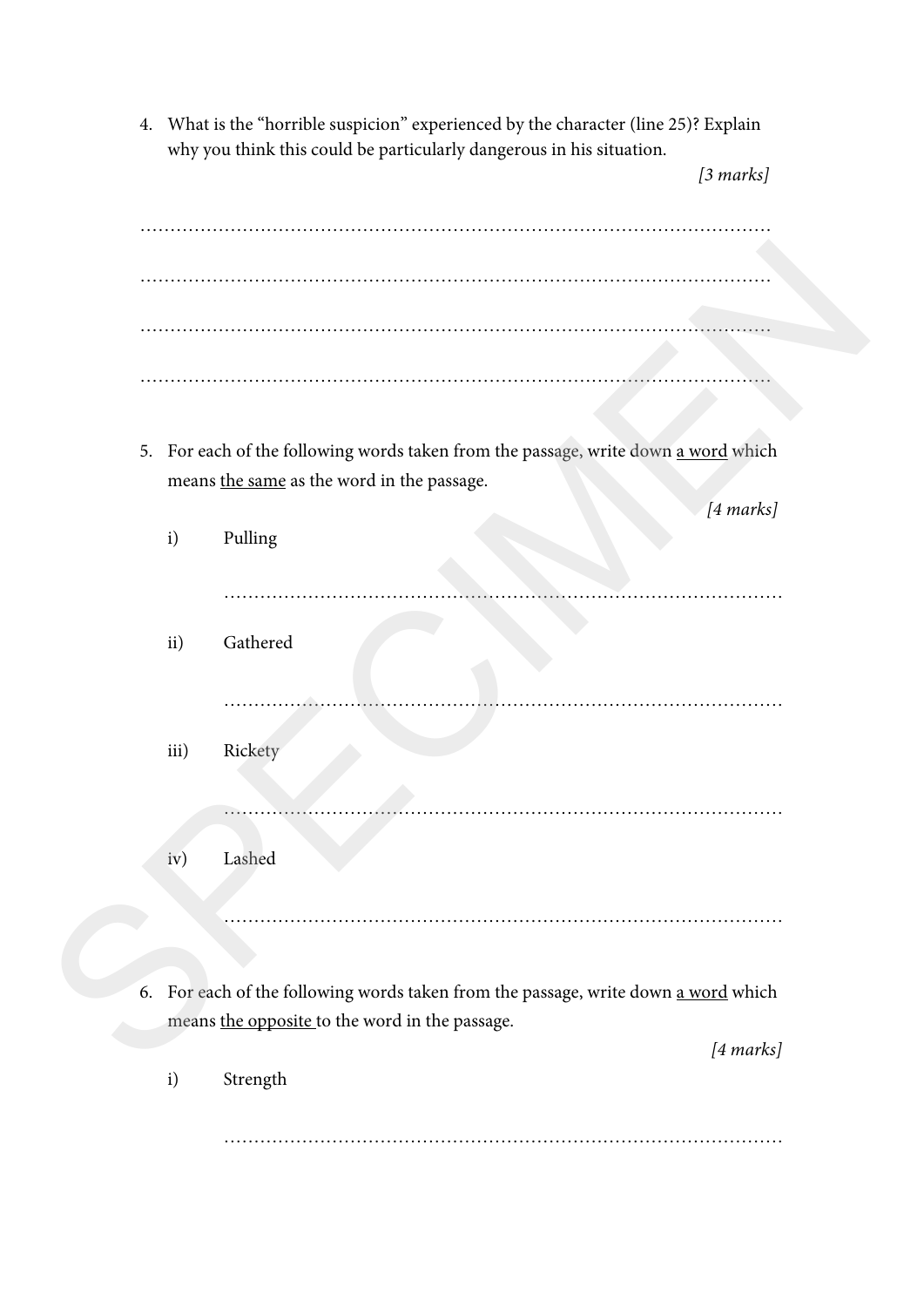| ii)     | Hungry                                                                                                                                                                |
|---------|-----------------------------------------------------------------------------------------------------------------------------------------------------------------------|
|         |                                                                                                                                                                       |
| iii)    | Puny                                                                                                                                                                  |
| iv)     | Exhausted                                                                                                                                                             |
|         |                                                                                                                                                                       |
| effect. | 7. Re-read lines 3 to 8. Identify (and quote) TWO images and comment on their<br>[6 marks]                                                                            |
|         |                                                                                                                                                                       |
|         |                                                                                                                                                                       |
|         |                                                                                                                                                                       |
|         |                                                                                                                                                                       |
|         |                                                                                                                                                                       |
|         |                                                                                                                                                                       |
|         |                                                                                                                                                                       |
| 8.      | Explain in your own words how the character feels in lines 1-9 of the passage and<br>why he feels this way. Support your answer with reference to the text. [3 marks] |
|         |                                                                                                                                                                       |
|         |                                                                                                                                                                       |
|         |                                                                                                                                                                       |
|         |                                                                                                                                                                       |
|         |                                                                                                                                                                       |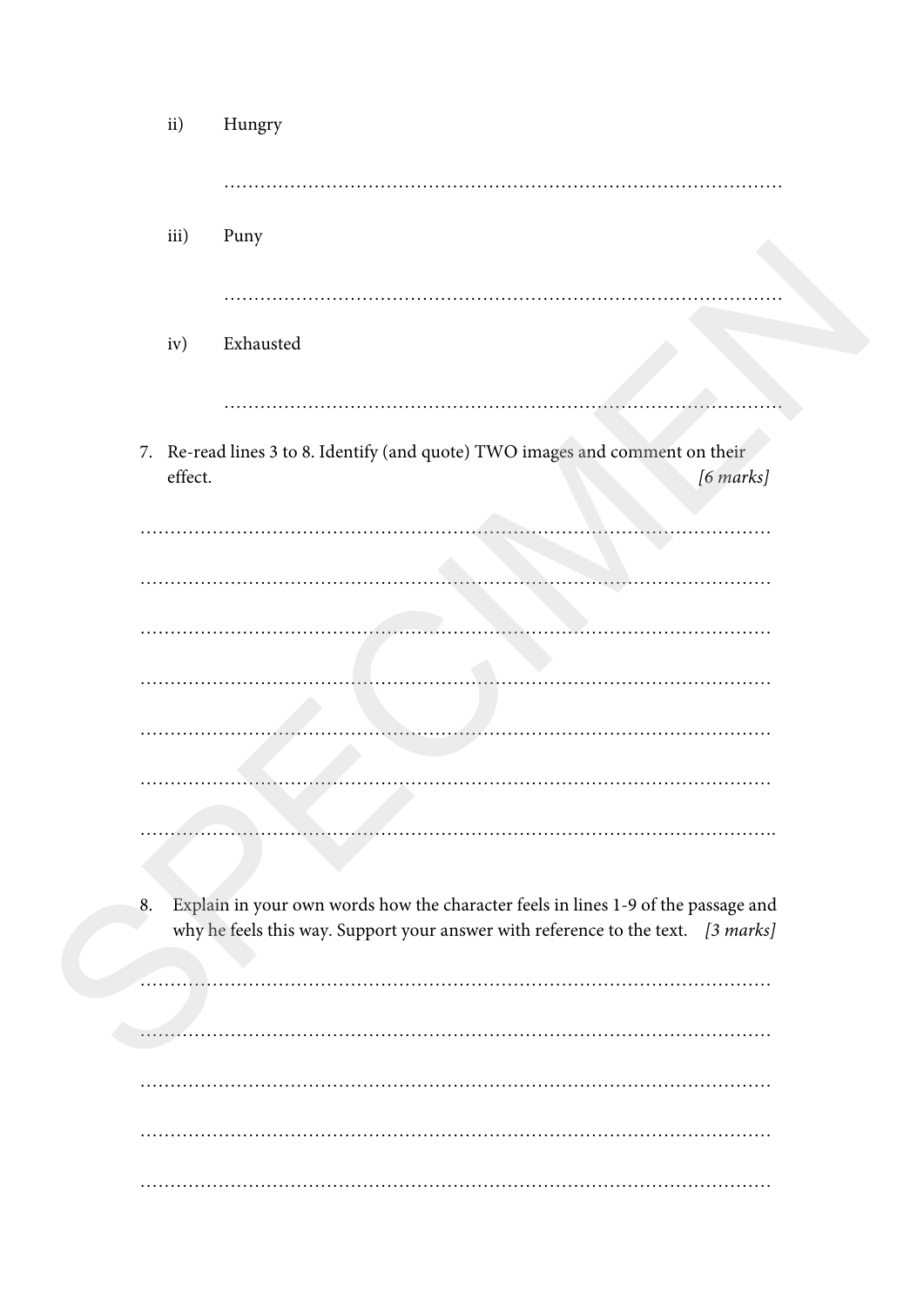…………………………………………………………………………………………… …………………………………………………………………………………………… ……………………………………………………………………………………………

9. What is the effect of the following simile: "*fear settled on him like an icy fog*" (line 26)? *[2 marks]* 

…………………………………………………………………………………………… …………………………………………………………………………………………… …………………………………………………………………………………………… …………………………………………………………………………………………… SPECIMEN

10. What is the effect of the dash in the sentence in lines 25 and 26: "*He unwound the bandage on his forearm – and fear settled on him like an icy fog"*? *[2 marks]* 

…………………………………………………………………………………………… …………………………………………………………………………………………… …………………………………………………………………………………………… ……………………………………………………………………………………………

11. What is the effect of the final one-word, one sentence paragraph at the end of the extract? Why do you think the author has decided to set out the text in this way? *[3 marks]* 

…………………………………………………………………………………………… …………………………………………………………………………………………… …………………………………………………………………………………………… ……………………………………………………………………………………………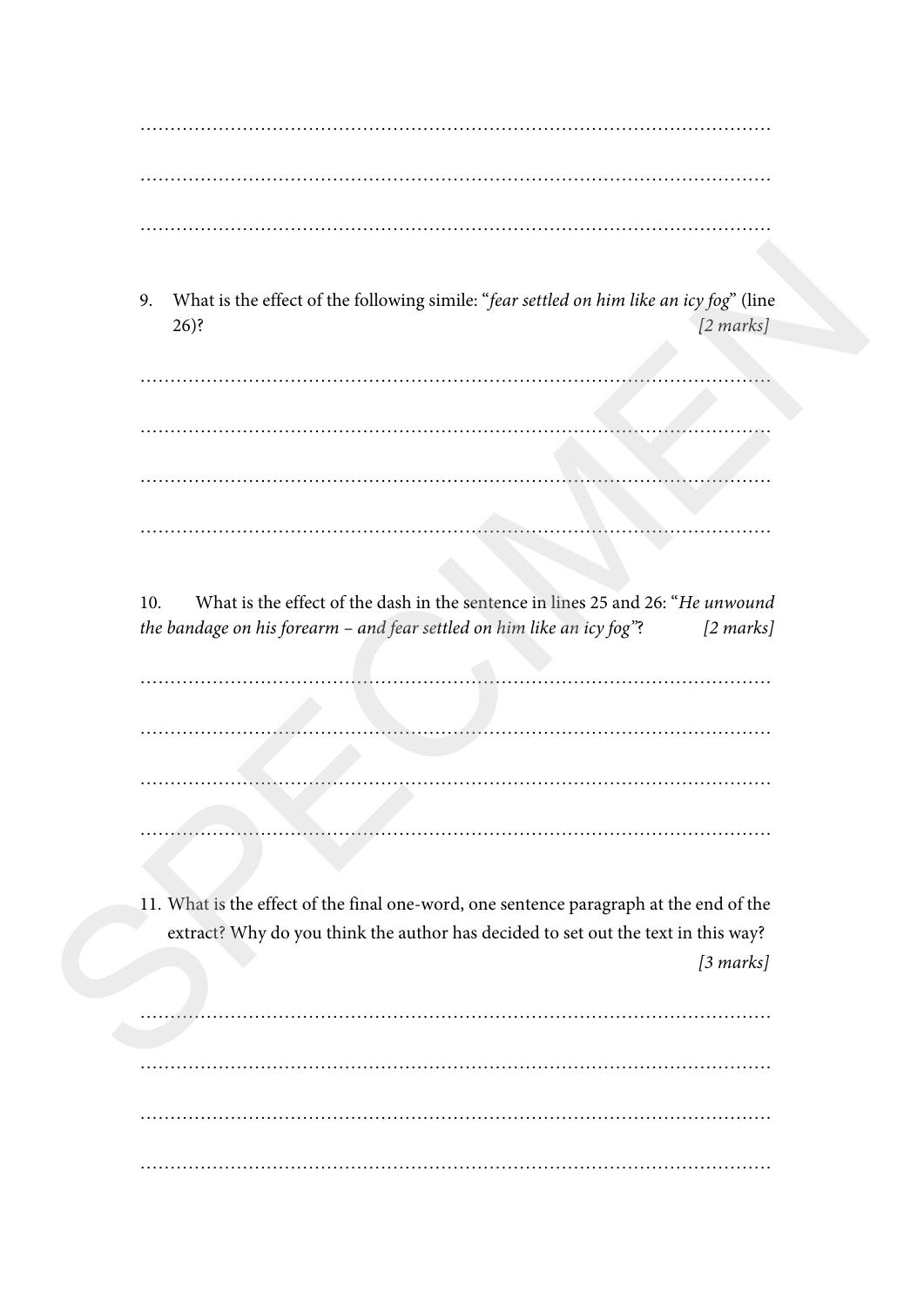$\cdots$ 

12. How has the writer made this section of this novel exciting for the reader? Support your ideas with THREE examples from the text.

 $[6 marks]$ 

**END OF SECTION A** 

PLEASE TURN OVER FOR SECTION B